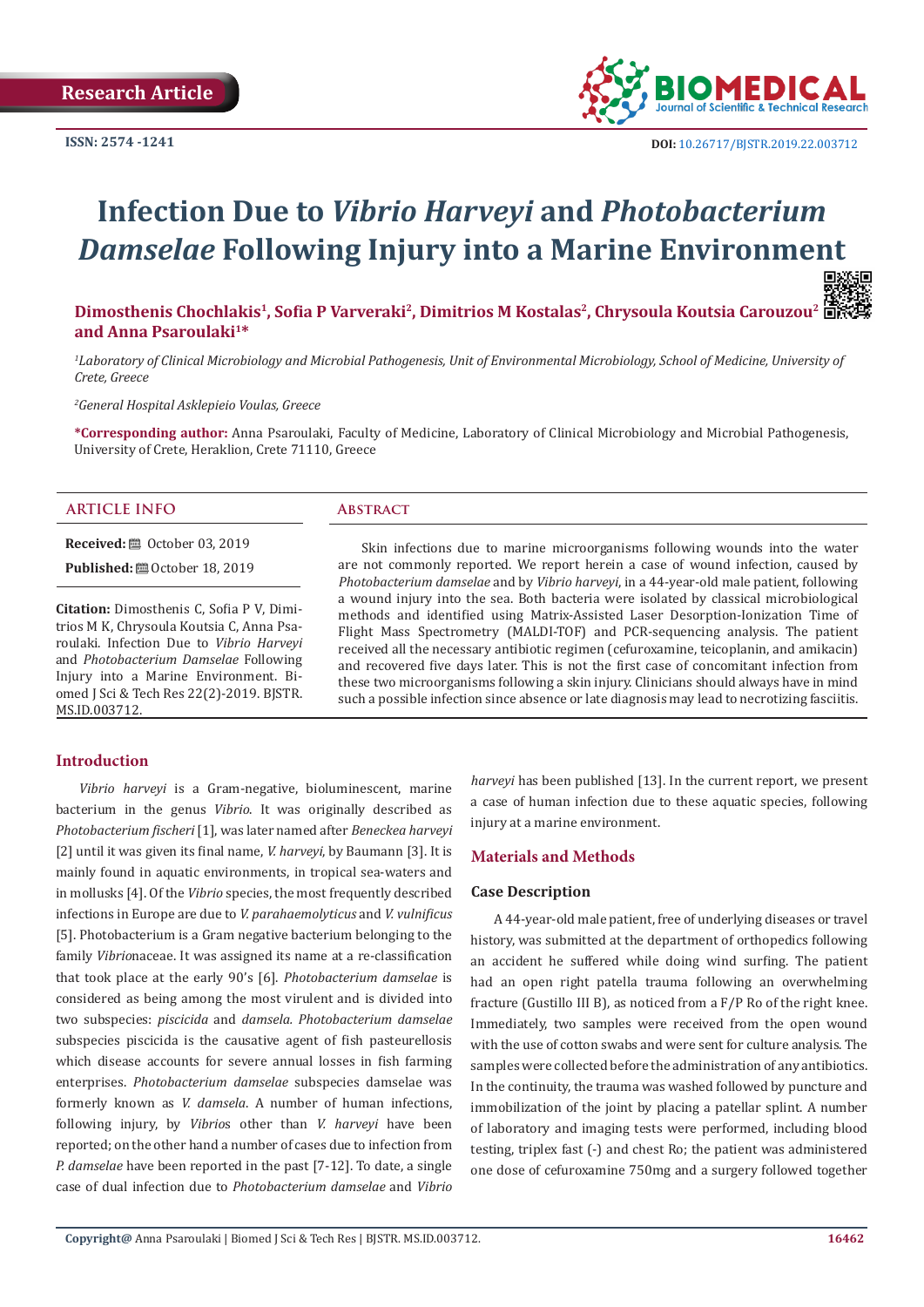with osteosynthesis of the patella fracture through the tension band technique. The patient was put under cefuroxamine (1500mg x 1/day for five days), teicoplanin (400mg x 2/day for five days) and amikacin (500mg x 2/day for two days); during hospitalization he did not show any systemic symptoms like fever, chills, and so forth. The post-surgery follows up was normal and the patient was discharged five days later with a change at his antibiotic regime (ciprofloxacin per os for seven days).

#### **Bacteriology**

The samples collected from the open wound were cultured on agar plates ((bioMérieux, Marcy l'Etoile, France) and in particular, on MacConkey agar, Sabouraud agar, Chapman agar (all three were incubated at aerobic conditions), chocholate agar (incubated under 5-10% CO $_{\textrm{\tiny{\it 2}}}$ ), enrichment broth cooked meat and Columbia agar (incubated at anaerobic conditions). All plates were incubated at 37°C.

# **MALDI-TOF Identification**

From each plate a number of distinctive colonies were selected, deposited on an MTP 96 target polished steel plate (Bruker Daltonics) and allowed to dry at room temperature. One μl of a matrix solution (alpha-Cyano-4-hydroxycinnamic acid) (Bruker Daltonics) saturated with 2.5% trifluoroacetic acid and 50% acetonitrile was added and allowed to co-crystallize with each sample. Identifications were performed on a Microflex MALDI-TOF MS (Bruker Daltonics) using Flex Control software version 3.0 (build 184) and MALDI automation control version 2.0.43.8. Calibration of the MALDI-TOF MS software FlexControl was performed using peaks of Escherichia coli DH5 alpha (Bruker Bacterial Test Standard). The spectra were analysed in an m/z range of 2.000–20.000. A reference spectrum for each strain was extracted based on the spectra generated. In order to identify the species of the isolates, the generated spectra were evaluated against the MALDI Biotyper database, containing a total of 73 reference spectra corresponding to 47 *Vibrio* species and five reference spectra corresponding to two Photobacterium species and two Photobacterium subspecies. Results were expressed as logscore values ranging from 0 to 3.0, where values of <1.7 correspond to not reliable genus identification, 1.7-1.999 to probable genus identification, 2.0-2.299 to secure genus and probable species identification and 2.3-3.0 to highly probable species identification.

#### **Molecular Characterization**

DNA was extracted from isolates using the Tissue extraction kit (Qiagen, Hilden, Germany) according to the manufacturer's recommendations. DNA was kept at -20°C until further analysis. 16s rRNA sequencing was used for PCR amplifications, as previously described [14]. PCR products were purified (PCR product purification kit, Qiagen, Germany) and were directly sequenced using the sequencer CEQ 8000 Beckman Coulter (Bioanalytica – Genotype, Athens). All PCR products were sequenced twice to verify the revealed sequences. The sequences revealed were processed using Chromas v1.49 and Lasergene Ver.7.1 software for

viewing the chromatograms and editing of the retrieved nucleotide sequences, and nucleotide BLASTn for investigating the homology of the obtained sequences compared to the NCBI databases.

### **Susceptibility Testing**

Antibiotic susceptibility testing was performed through disk diffusion on Muller Hinton agar. Since the genus Photobacterium belongs to the family of *Vibrionaceae*, both isolates were tested as recommended by the Clinical and Laboratory Standard Institute (CLSI) for *Vibrio* species. *Vibrio. harveyi* was incubated at room temperature. Moreover, the susceptibility against amikacin was carried out by the use of E-testing.

#### **Result**

### **Bacteriology**

No growth was recorded following the 24-hour incubation. Re-cultures were performed from the enrichment broth and 24 hours later medium sized isolates of light gray colour were grown on MacConkey and Columbia agar. The isolates were identified as *P. damselae*. All plates were kept at room temperature for another 24 hours during which, slight β-haemolysis around the gray isolates was observed, while slow growing isolates (flat, small sized, yellow colour) were grown on Columbia agar. These isolates were identified as *V. harveyi*. Both bacteria species were oxidase positive, catalase negative, gram negative. The identification was performed via the automated system Phoenix 2 (Becton Dickinson) using the API 20E (BioMerieux) and was confirmed by MADLI-TOF MS.

#### **MALDI-TOF Identification**

*Photobacterium damselae* and *V. harveyi* were identified at scores 2.218 and 2.167 respectively. Results are given in Table 1.

**Table 1:** MALDI-TOF identification results obtained for *P. damselae* and *V. harveyi*. The best 10 hits, as provided by the software, are presented. Results were expressed as log-score values ranging from 0 to 3.0, where values of <1.7 correspond to not reliable genus identification, 1.7-1.999 to probable genus identification, 2.0-2.299 to secure genus and probable species identification and 2.3-3.0 to highly probable species identification.

| <b>Matched Pattern</b>                 | Score value |  |
|----------------------------------------|-------------|--|
| <b>Vibrio Species</b>                  |             |  |
| Vibrio harveyi DSM 19623T DSM          | 2.167       |  |
| Vibrio parahaemolyticus DSM 10027T DSM | 1.824       |  |
| Vibrio parahaemolyticus DSM 15477 DSM  | 1.794       |  |
| Vibrio parahaemolyticus DSM 11058 DSM  | 1.761       |  |
| Vibrio harveyi LMG 19643 HAM           | 1.737       |  |
| Vibrio harveyi LMG 4044T HAM           | 1.733       |  |
| Vibrio parahaemolyticus DSM 11058 DSM  | 1.697       |  |
| Vibrio harveyi LMG 7890 HAM            | 1.679       |  |
| Vibrio parahaemolyticus CCM 5937 CCM   | 1.66        |  |
| Vibrio alginolyticus CCM 7037 CCM      | 1.653       |  |
| <b>Photobacterium Species</b>          |             |  |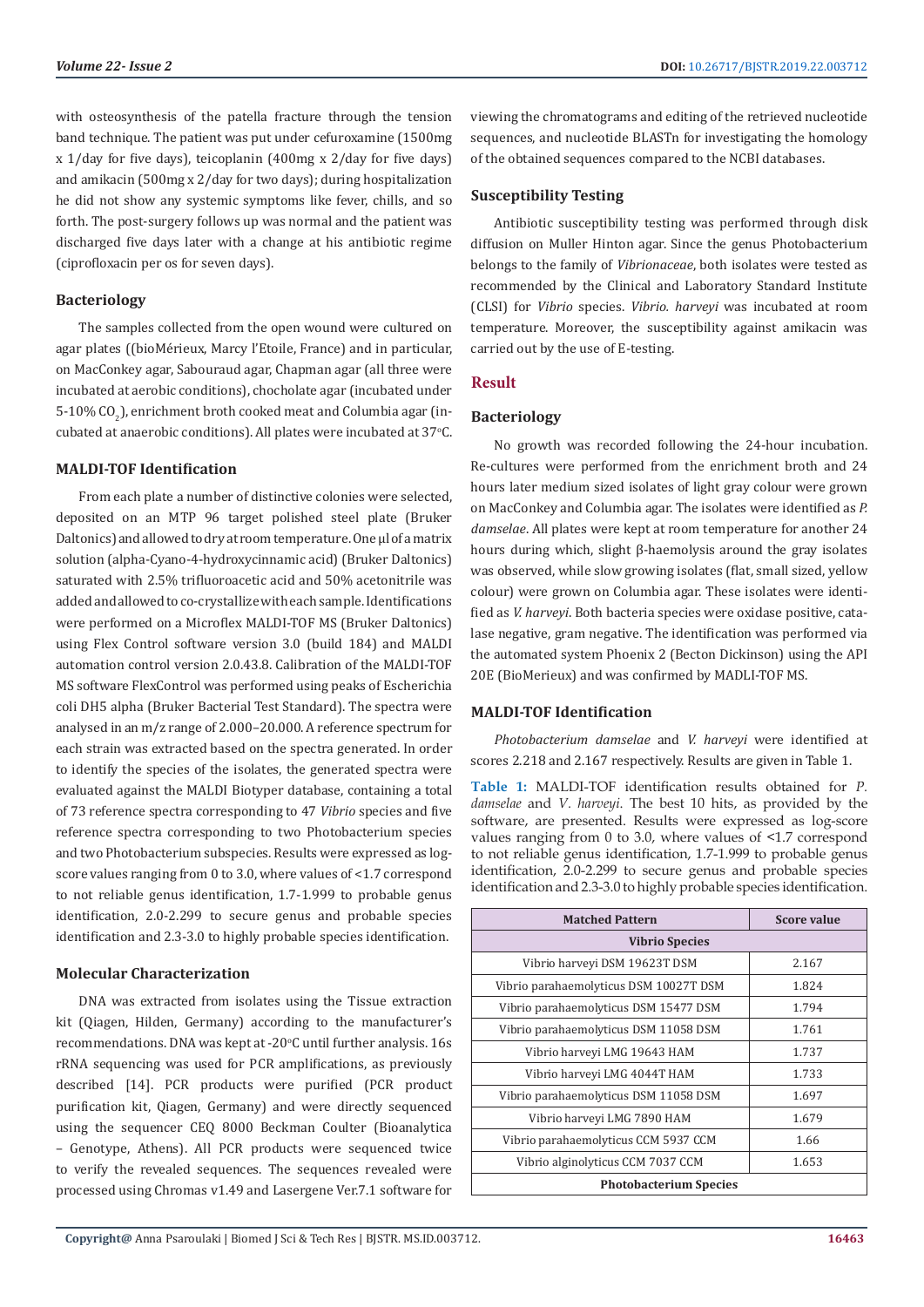| Photobacterium damselae ssp piscicida ATCC<br>29690 EGS | 2.218 |
|---------------------------------------------------------|-------|
| Photobacterium damselae ssp piscicida PC846_1<br>EGS    | 2.192 |
| Photobacterium damselae ssp damselae DSM<br>7482T HAM   | 2.172 |
| Photobacterium damselae ssp damselae CDC<br>2227 81 EGS | 1.699 |
| Kocuria rosea IMET 11363T HKI                           | 1.415 |
| Enterobacter cloacae 20105 2 CHB                        | 1.315 |
| Escherichia coli ESBL_EA_RSS_1528T CHB                  | 1.308 |
| Arthrobacter ilicis DSM 20138T DSM                      | 1.259 |
| Pseudomonas tolaasii LMG 2342T HAM                      | 1.244 |
| Proteus mirabilis DSM 30115 DSM                         | 1.237 |

#### **Molecular Characterization**

The DNA sequencing analysis of the positive PCR products revealed 100% similarities to already published sequences of *V. harveyi* (AB477515) and *P. damselae* subspecies *damselae* (AJ535853).

#### **Susceptibility Testing**

Both *P. damselae* and *V. harveyi* were susceptible to all antibiotics they were tested against, with the exception of ampicillin as shown on Table 2.

**Table 2:** Antibiotic susceptibility testing by disk diffusion according to the CLSI guidelines. Amikacin was tested by the use of E-testing. R: resistant. S: sensitive.

| Antibiotic substance        | P. Damselae | V. Harveyi |
|-----------------------------|-------------|------------|
| Ampicillin                  | R           | R          |
| Amixicillin/Clavulanic acid | S           | S          |
| Piperacillin/Tazobactam     | S           | S          |
| Imipenem                    | S           | S          |
| Meropenem                   | S           | S          |
| Cefoxitin                   | S           | S          |
| Cefotaxime                  | S           | S          |
| Cotrimoxazole               | S           | S          |
| Gentamicin                  | S           | S          |
| Amikacin                    | S           | S          |
| Tetracycline                | S           | S          |
| Ciprofloxacin               | S           | S          |

#### **Discussion**

Two cases of human infection due to *V. harveyi* and *P. damselae* have been reported so far [13-15]. Both these cases were described in Australia; none of these patients had any significant underlying medical history that could jeopardize the whole situation. In all three cases (the two in Autstralia and the one described herein) the infection by these bacteria was associated with wound into seawater. In the Australian cases, a haemorrhagic bullous lesion surrounded by erythema and swelling of the hand or a necrotic area were recorded but these findings could be attributed to the

late hospital visit. In our case no such or any similar findings were observed since the patient was admitted at the hospital right after the injury he suffered. All three cases were prescribed either quinolones or doxycycline and all three had a positive outcome.

Generally, *Vibrio*s are opportunist microorganisms that only cause disease when the host organisms are immune-suppressed or otherwise physiologically stressed. Nevertheless, a number of studies have been carried out world-wide on *Vibrio* infections, coming to a conclusion that wound infections caused by marine bacteria appear to be increasing in frequency and recognition. Many require some underlying syndrome, most commonly involving liver disease, but others appear able to infect fully immunocompetent and healthy individuals. Some *Vibrio* species are potentially fatal and require rapid and aggressive treatment [16]. In the USA, almost 8000 people suffer from disease caused by *Vibrio* species each year. Of these infections, 5200 are foodborne in origin, while around 2800 are caused by non-foodborne *Vibrio* infections (NFVIs) [17]. In a large study carried out from 1997 through 2006, 1210 (25% of the total infections) cases were attributed to NFVIs. Of the species isolated, the most frequent was *V. vulnificus*, followed by *V. alginolyticus* and *V. parahemolyticus*; other *Vibrio* species caused infections at lesser extents. All *Vibrio* species were isolated either from a wound or from another source with documented direct contact with saltwater, marine wildlife, raw seafood, or seafood drippings.

The majority of infections occurred from May through September, while few infections were also recorded during winter months. Of the 369 total deaths occurring due to any *Vibrio* speciesassociated illness, NFVIs accounted for 79 (21%). Searching the bibliography, we discovered that the first reported presence of *Vibrio* species in Greek sea waters goes back to the mid-70s [18]. From that time, a number of cases attributed to infections due to *Vibrio* species, other than *V. harveyi*, following injury, have been reported in Greece, such as *V. alginolyticus* causing suppurative chronic otitis media in a Greek diver [19], *V. vulnificus* causing infection of the lower extremities [20,21]. Most, but not all, patients suffered from some kind of immuno-suppression and/or some kind of underlying disease. Generally, almost all persons who develop *Vibrio* wound infections do so following infection of a pre-existing wound or one obtained while engaged in recreational or fishing activities in coastal waters [22].

It has been suggested that global climate change resulting in increasing water temperature and flooding of low-lying coastal areas due to rising sea levels may be regarded as important factors in the proliferation of many water-borne infectious diseases. Increases in seawater temperature of 4–5°C in Southern Europe and in the Black Sea region, and increases in an annual mean temperature increase in the order of 2.5–3.5°C in Western Europe are expected to be recorded over the next decades, resulting in an increase in the risk of proliferation and on infection due to waterborne pathogens such as *Vibrio* species [5].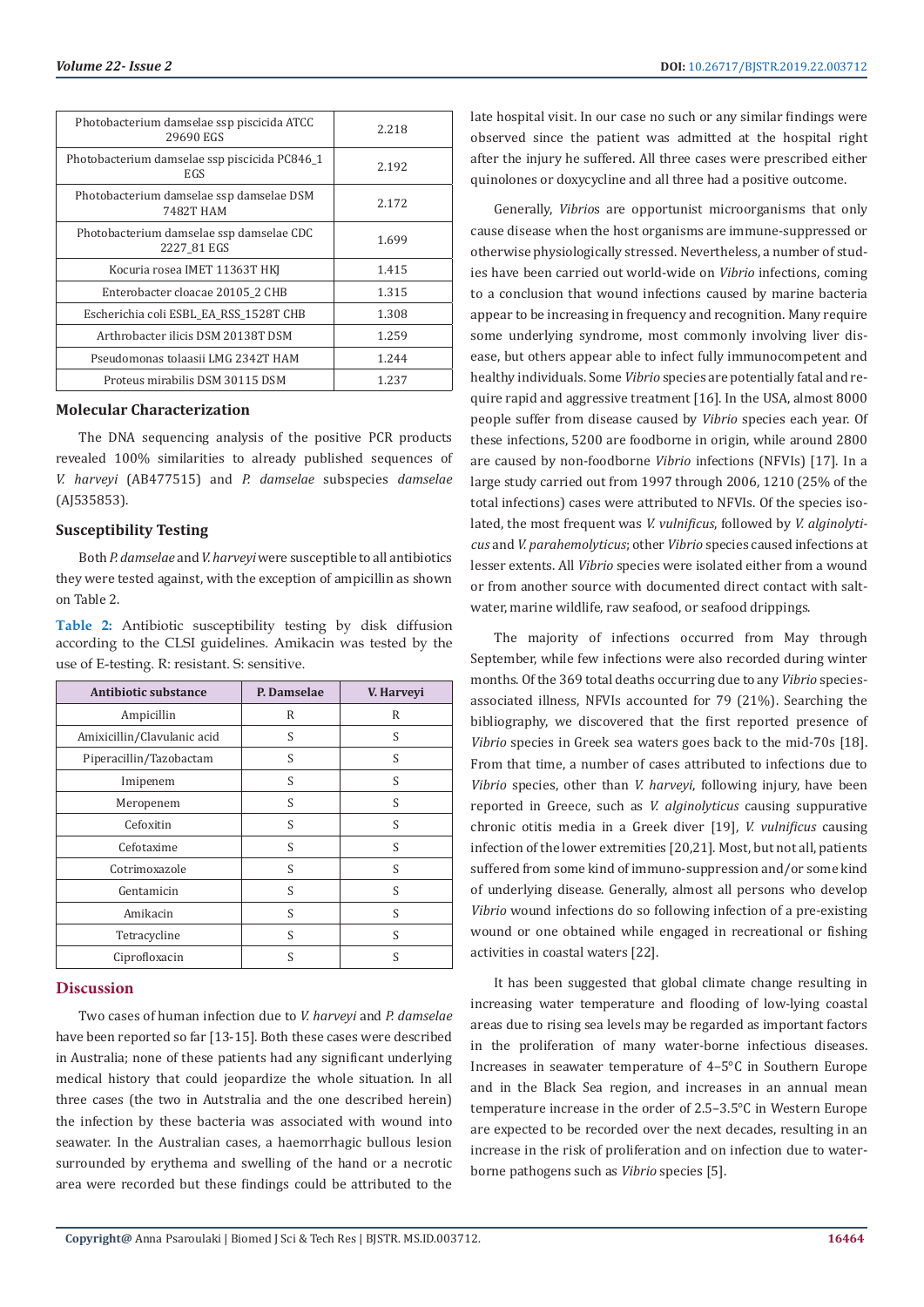As regards *P. damselae*, a number of human infections following wound injuries have been described so far [7-12]. In the majority of the cases, humans suffered from severe infection, particularly in the form necrotizing fasciitis, while at least two patients had a fatal outcome. In experiments carried out in fish, it has been shown that the pathogen can be transmitted through water, with the spread of the disease being dependent on temperature and water salinity [23]. Perhaps the pathogen can use similar mechanisms to penetrate human skin especially in cases of wound injury, even if this is a minor one. To our knowledge, no such case of *Photobacterium* infection following some kind of injury has been reported in Greece so far.

#### **Conclusion**

Physicians should be aware of infections, either single or dual, due to microorganisms found in marine environments in case of patients presenting with wound infections and reporting contact to seawater and fish or exposure to seafood.

#### **Acknowledgement**

None.

### **Conflict of Interest**

No conflict of interest.

#### **References**

- 1. Beijerinck MW (1889) Le Photobacterium luminosum, Bacterie lumineuse de la Mer du Nord. Arch Neerl des Sci Exact et Nat 23: 401- 427.
- 2. [Reichelt JL, Baumann P \(1973\) Taxonomy of the marine, luminous](https://link.springer.com/article/10.1007/BF00769027)  [bacteria. Arch Mikrobiol 94\(4\): 283-330.](https://link.springer.com/article/10.1007/BF00769027)
- 3. [Baumann P, Baumann L, Bang SS, Woolkalis MJ \(1980\) Reevaluation of](https://www.researchgate.net/publication/246924375_Reevaluation_of_the_taxonomy_of_Vibrio_beneckea_and_Photobacterium_Abolition_of_the_genus_Beneckea)  [the taxonomy of Vibrio, Beneckea, and Photobacterium: abolition of the](https://www.researchgate.net/publication/246924375_Reevaluation_of_the_taxonomy_of_Vibrio_beneckea_and_Photobacterium_Abolition_of_the_genus_Beneckea)  [genus Beneckea. Curr Microbiol 4\(3\): 127-132.](https://www.researchgate.net/publication/246924375_Reevaluation_of_the_taxonomy_of_Vibrio_beneckea_and_Photobacterium_Abolition_of_the_genus_Beneckea)
- 4. Owens L, Busico Salcedo N, Vibrio harveyi (2006) Pretty Problems in Paradise. In Thompson F, Austin B, Swings J (Eds.). The Biology of Vibrios, ASM Press, USA.
- 5. [Baker Austin C, Stockley L, Rangdale R, Martinez Urtaza J \(2010\)](https://www.ncbi.nlm.nih.gov/pubmed/23765993)  [Environmental occurrence and clinical impact of Vibrio vulnificus and](https://www.ncbi.nlm.nih.gov/pubmed/23765993)  [Vibrio parahaemolyticus: a European perspective. Environ Microbiol](https://www.ncbi.nlm.nih.gov/pubmed/23765993)  [Rep 2\(1\): 7-18.](https://www.ncbi.nlm.nih.gov/pubmed/23765993)
- 6. [Smith SK, Sutton DC, Fuerst JA, Reichelt JL \(1991\) Evaluation of the](https://www.ncbi.nlm.nih.gov/pubmed/1742198)  [genus Listonella and reassignment of Listonella damsela \(Love et al.\)](https://www.ncbi.nlm.nih.gov/pubmed/1742198)  [Mac Donell and Colwell to the genus Photobacterium as Photobacterium](https://www.ncbi.nlm.nih.gov/pubmed/1742198)  [damsela comb. nov. with an emended description. Int J Syst Bacteriol](https://www.ncbi.nlm.nih.gov/pubmed/1742198)  [41\(4\): 529-534.](https://www.ncbi.nlm.nih.gov/pubmed/1742198)
- 7. Aigbivbalu L, Maraqa N (2009) Photobacterium damsela wound infection in a 14-year-old surfer. South Med J 102(4): 425-426.
- 8. [Clarridge JE, Zighelboim Daum S \(1985\) Isolation and characterization](https://www.ncbi.nlm.nih.gov/pmc/articles/PMC271651/) [of two hemolytic phenotypes of Vibrio damsela associated with a fatal](https://www.ncbi.nlm.nih.gov/pmc/articles/PMC271651/) [wound infection. J Clin Microbiol 21\(3\): 302-306.](https://www.ncbi.nlm.nih.gov/pmc/articles/PMC271651/)
- 9. [Dryden M, Legarde M, Gottlieb T, Brady L, Ghosh HK \(1989\) Vibrio](https://www.ncbi.nlm.nih.gov/pubmed/2811729) [damsela wound infections in Australia. Med J Aust 151\(9\): 540-541.](https://www.ncbi.nlm.nih.gov/pubmed/2811729)
- 10. [Morris JG, Miller HG, Wilson R, Tacket CO, Hollis DG, et al. \(1982\) Illness](https://www.ncbi.nlm.nih.gov/pubmed/6123029) [caused by Vibrio damsela and Vibrio hollisae. Lancet 1\(8284\): 1294-](https://www.ncbi.nlm.nih.gov/pubmed/6123029) [1297.](https://www.ncbi.nlm.nih.gov/pubmed/6123029)
- 11. [Perez Tirse J, Levine JF, Mecca M \(1993\) Vibrio damsela. A cause of](https://www.ncbi.nlm.nih.gov/pubmed/8333818) [fulminant septicemia. Arch Intern Med. 153\(15\): 1838-1840.](https://www.ncbi.nlm.nih.gov/pubmed/8333818)
- 12. [Yuen KY, Ma L, Wong SS, Ng WF \(1993\) Fatal necrotizing fasciitis due to](https://www.ncbi.nlm.nih.gov/pubmed/8284652/) [Vibrio damsela. Scand J Infect Dis 25\(5\): 659-661.](https://www.ncbi.nlm.nih.gov/pubmed/8284652/)
- 13. [Hundenborn J, Thurig S, Kommerell M, Haag H, Nolte O \(2013\) Severe](https://www.ncbi.nlm.nih.gov/pubmed/24171004) [Wound Infection with Photobacterium damselae ssp. damselae and](https://www.ncbi.nlm.nih.gov/pubmed/24171004) [Vibrio harveyi, following a Laceration Injury in Marine Environment: A](https://www.ncbi.nlm.nih.gov/pubmed/24171004) [Case Report and Review of the Literature. Case Rep Med 2013: 610632.](https://www.ncbi.nlm.nih.gov/pubmed/24171004)
- 14. Lane L (1991) 16S/23S sequencing. In: Stackebrandt E, Goodfellow M, editors. Nucleic Acid Techniques in Bacterial Systematics. John Wiley & Sons, Chichester, UK, pp. 115-176.
- 15. [Akram A, Stevens RP, Konecny P \(2015\) Photobacterium damselae and](https://www.ncbi.nlm.nih.gov/pubmed/26852056) [Vibrio harveyi hand infection from marine exposure. Med J Aust 203\(5\):](https://www.ncbi.nlm.nih.gov/pubmed/26852056) [224-225.](https://www.ncbi.nlm.nih.gov/pubmed/26852056)
- 16. [Oliver JD \(2005\) Wound infections caused by Vibrio vulnificus and other](https://www.ncbi.nlm.nih.gov/pmc/articles/PMC2870261/) [marine bacteria. Epidemiol Infect. 133\(3\): 383-391.](https://www.ncbi.nlm.nih.gov/pmc/articles/PMC2870261/)
- 17. [Dechet AM, Yu PA, Koram N, Painter J \(2008\) Nonfoodborne Vibrio](https://www.ncbi.nlm.nih.gov/pubmed/18444811) [infections: an important cause of morbidity and mortality in the United](https://www.ncbi.nlm.nih.gov/pubmed/18444811) [States, 1997-2006. Clin Infect Dis 46\(7\): 970-976.](https://www.ncbi.nlm.nih.gov/pubmed/18444811)
- 18. Papadakis JA, Trichopoulos D, Papoutsakis G, Kalapothaki V, Vassiliadis P (1975) Isolation of water vibrios in Greece (author's transl). Ann Microbiol (Paris)126(3): 361-365.
- 19. [Tsakris A, Psifidis A, Douboyas J \(1995\) Complicated suppurative otitis](https://www.cambridge.org/core/journals/journal-of-laryngology-and-otology/article/complicated-suppurative-otitis-media-in-a-greek-diver-due-to-a-marine-halophilic-vibrio-sp/C426507EA8319945B5504E60A4E864E3) [media in a Greek diver due to a marine halophilic Vibrio sp. J Laryngol](https://www.cambridge.org/core/journals/journal-of-laryngology-and-otology/article/complicated-suppurative-otitis-media-in-a-greek-diver-due-to-a-marine-halophilic-vibrio-sp/C426507EA8319945B5504E60A4E864E3) [Otol 109\(11\): 1082-1084.](https://www.cambridge.org/core/journals/journal-of-laryngology-and-otology/article/complicated-suppurative-otitis-media-in-a-greek-diver-due-to-a-marine-halophilic-vibrio-sp/C426507EA8319945B5504E60A4E864E3)
- 20. [Mouzopoulos G, Stamatakos M, Tzurbakis M, Batanis G, Michou E, et](https://www.ncbi.nlm.nih.gov/pubmed/18457099) [al. \(2008\) Lower extremity infections by vibrio vulnificus. Chirurgia](https://www.ncbi.nlm.nih.gov/pubmed/18457099) [\(Bucur\) 103\(2\): 201-203.](https://www.ncbi.nlm.nih.gov/pubmed/18457099)
- 21. [Thodis E, Kriki P, Kakagia D, Passadakis P, Theodoridis M, et al. \(2009\)](https://www.ncbi.nlm.nih.gov/pubmed/19706229) [Rigorous Vibrio vulnificus soft tissue infection of the lower leg in a renal](https://www.ncbi.nlm.nih.gov/pubmed/19706229) [transplant patient managed by vacuum therapy and autologous growth](https://www.ncbi.nlm.nih.gov/pubmed/19706229) [factors. J Cutan Med Surg 13\(4\): 209-214.](https://www.ncbi.nlm.nih.gov/pubmed/19706229)
- 22. [Howard R, Brennaman B, Lieb S \(1986\) Soft tissue infections in Florida](https://www.ncbi.nlm.nih.gov/pubmed/3950570) [due to marine vibrio bacteria. J Fla Med Assoc 73\(1\): 29-34.](https://www.ncbi.nlm.nih.gov/pubmed/3950570)
- 23. [Fouz B, Toranzo AE, Milan M, Amaro C \(2000\) Evidence that water](https://www.ncbi.nlm.nih.gov/pubmed/10747234) [transmits the disease caused by the fish pathogen Photobacterium](https://www.ncbi.nlm.nih.gov/pubmed/10747234) [damselae subsp. damselae. J Appl Microbiol 88\(3\): 531-535.](https://www.ncbi.nlm.nih.gov/pubmed/10747234)